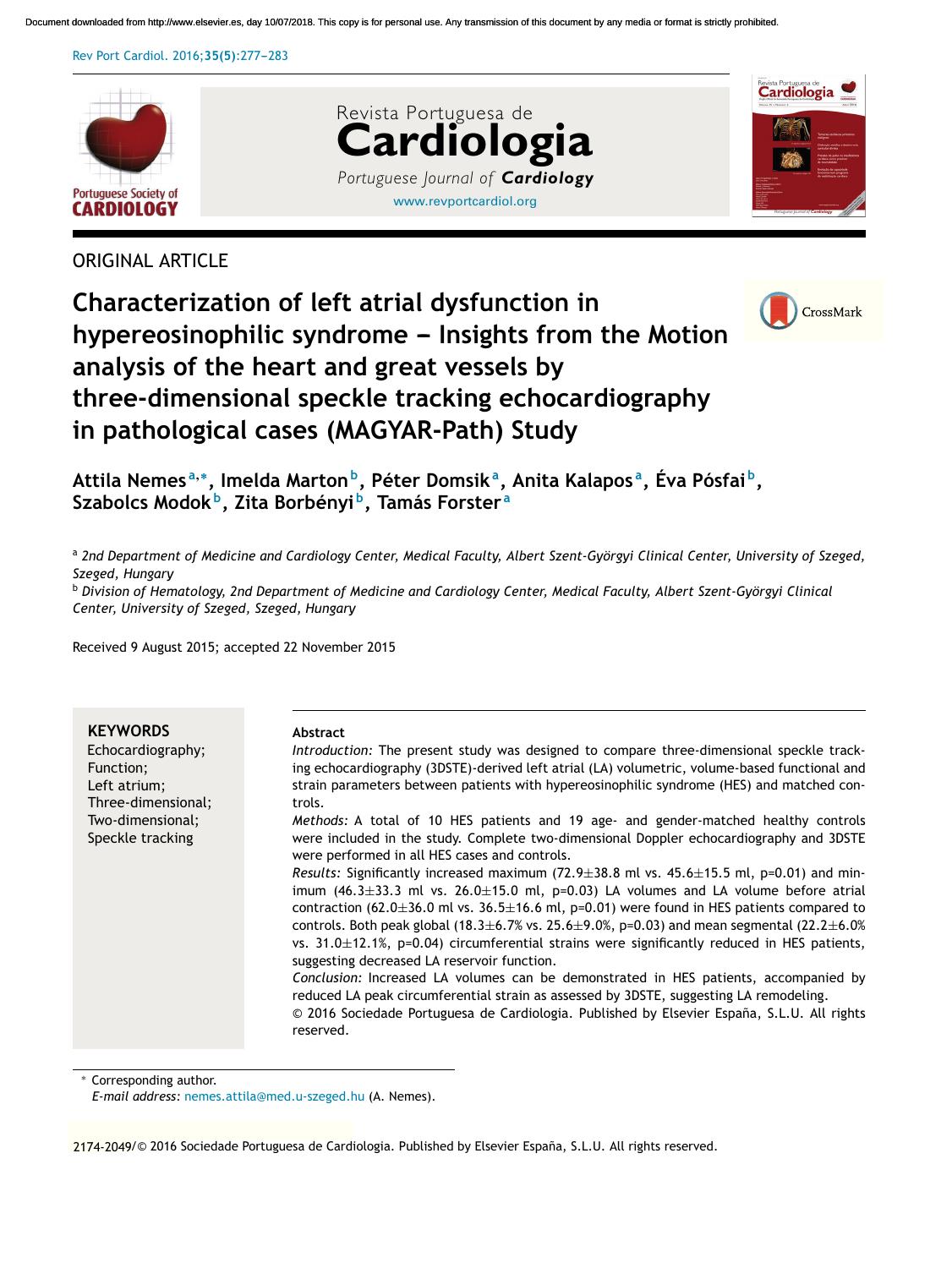#### 278 **A. Nemes et al.**

**PALAVRAS-CHAVE** Ecocardiografia; Função; Aurícula esquerda; Tridimensional; Bidimensional; *Speckle-tracking*

**Caracterizac¸ão da disfunc¸ão auricular esquerda na síndrome hipereosinofílica -- visão da análise de movimentos do corac¸ão e dos grandes vasos por ecocardiografia tridimensional** *speckle tracking* **em casos patológicos --- estudo MAGYAR-Path**

#### **Resumo**

*Introdução:* O presente estudo foi concebido para comparar parâmetros volumétricos auriculares esquerdos derivados por ecocardiografia tridimensional *speckle tracking*, parâmetros funcionais e *strain* baseados no volume entre doentes com síndrome hipereosinofílica e controlos equiparados.

*Métodos:* Um total de dez doentes HES e de 19 controlos saudáveis, equiparados para idade e género, foram incluídos no estudo. O estudo completo ecocardiográfico bidimensional, *Doppler* e 3DSTE, foi realizado em todos os casos HES e controlos.

*Resultados:* Encontrou-se em doentes com HES, comparativamente com os controlos, um aumento significativo dos volumes auriculares esquerdos (72,9 ± 38,8 ml *versus* 45,6 ± 15,5 ml, p = 0,01), mínimo (46,3 ± 33,3 ml *versus* 26,0 ± 15,0 ml, p = 0,03) e volume auricular esquerdo antes da contrac¸ão auricular (62,0 ± 36,0 ml *versus* 36,5 ± 16,6 ml, p = 0,01). Ambos *strains* circunferenciais pico, global (18,3 ± 6,7% *versus* 25,6 ± 9,0%, p = 0,03) e segmentar médio  $(22,2 \pm 6,0\%)$  *versus* 31,0  $\pm$  12,1%, p = 0,04) eram significativamente reduzidos em doentes HES, sugerindo diminuição de função auricular esquerda de reservatório.

*Conclusão:* O aumento de volumes auriculares esquerdos foi demonstrado nos doentes HES, sendo acompanhado por redução de *strain* circunferencial pico da aurícula esquerda conforme avaliado por 3DSTE, sugerindo remodelagem auricular esquerda.

© 2016 Sociedade Portuguesa de Cardiologia. Publicado por Elsevier España, S.L.U. Todos os direitos reservados.

# **Introduction**

Hypereosinophilic syndrome (HES) is characterized by persistently elevated eosinophil count (>1500 cells/ml) in peripheral blood for at least six months, and single- or multiple end-organ damage attributable to cytotoxic injury by eosinophils.<sup>1</sup> In the literature the overall prevalence of cardiovascular involvement is 40-50% of HES patients.<sup>1-3</sup> The early stage of cardiac involvement consists of eosinophilic infiltration, followed by an intermediate thrombotic stage, and finally a late fibrotic stage. An enlarged atrium with normal-sized left ventricle is a minor criterion for endomyocardial fibrosis.<sup>1</sup> At present little is known about left atrial (LA) function in HES. Three-dimensional (3D) speckle tracking echocardiography (3DSTE) is a new non-invasive clinical tool for volumetric and strain analysis of the left atrium.<sup>4</sup> The present study was designed to compare 3DSTE-derived LA volumetric, volume-based functional and strain parameters between HES patients and matched controls.

## **Methods**

#### **Subjects**

A total of 10 HES patients were included in the present study. The diagnosis of HES was confirmed in all patients according to the available guidelines.<sup>5</sup> One HES patient had a history of non-ST-elevation myocardial infarction; the others showed no significant cardiac alterations and were asymptomatic at the time of examination. Their results were compared

to 19 age- and gender-matched healthy controls. Complete two-dimensional (2D) Doppler echocardiography and 3DSTE were performed in all HES patients and controls. The present work is a part of the Motion Analysis of the heart and Great vessels bY three-dimensionAl speckle-tRacking echocardiography in Pathological cases (MAGYAR-Path) Study ('Magyar' means 'Hungarian' in the Hungarian language), carried out at the 2nd Department of Medicine and Cardiology Center, Szeged, Hungary to validate 3DSTE-derived parameters, to examine their diagnostic and prognostic significance and to compare them to other known (patho)physiological variables in pathological cases. The protocol was approved by the institutional review board, conforming to the ethical guidelines of the 1975 Declaration of Helsinki, and each subject provided written informed consent.

## **Two-dimensional Doppler and tissue Doppler echocardiography**

Transthoracic imaging was performed by experienced investigators using a 1-5 MHz PST-30SBP phased-array transducer in a Toshiba Artida<sup>TM</sup> cardiac ultrasound system (Toshiba Medical Systems, Tokyo, Japan). Complete two-dimensional echocardiography was undertaken with the patient in left lateral decubitus position, using both apical and parasternal views in all cases. Ejection fraction was measured in parasternal long-axis view by the Teichholz method.<sup>6</sup> Color Doppler echocardiography was used to visually quantify degree of mitral regurgitation (MR). Tissue Doppler echocardiography was used to calculate the E/E ratio following pulsed Doppler-derived mitral inflow E/A measurements.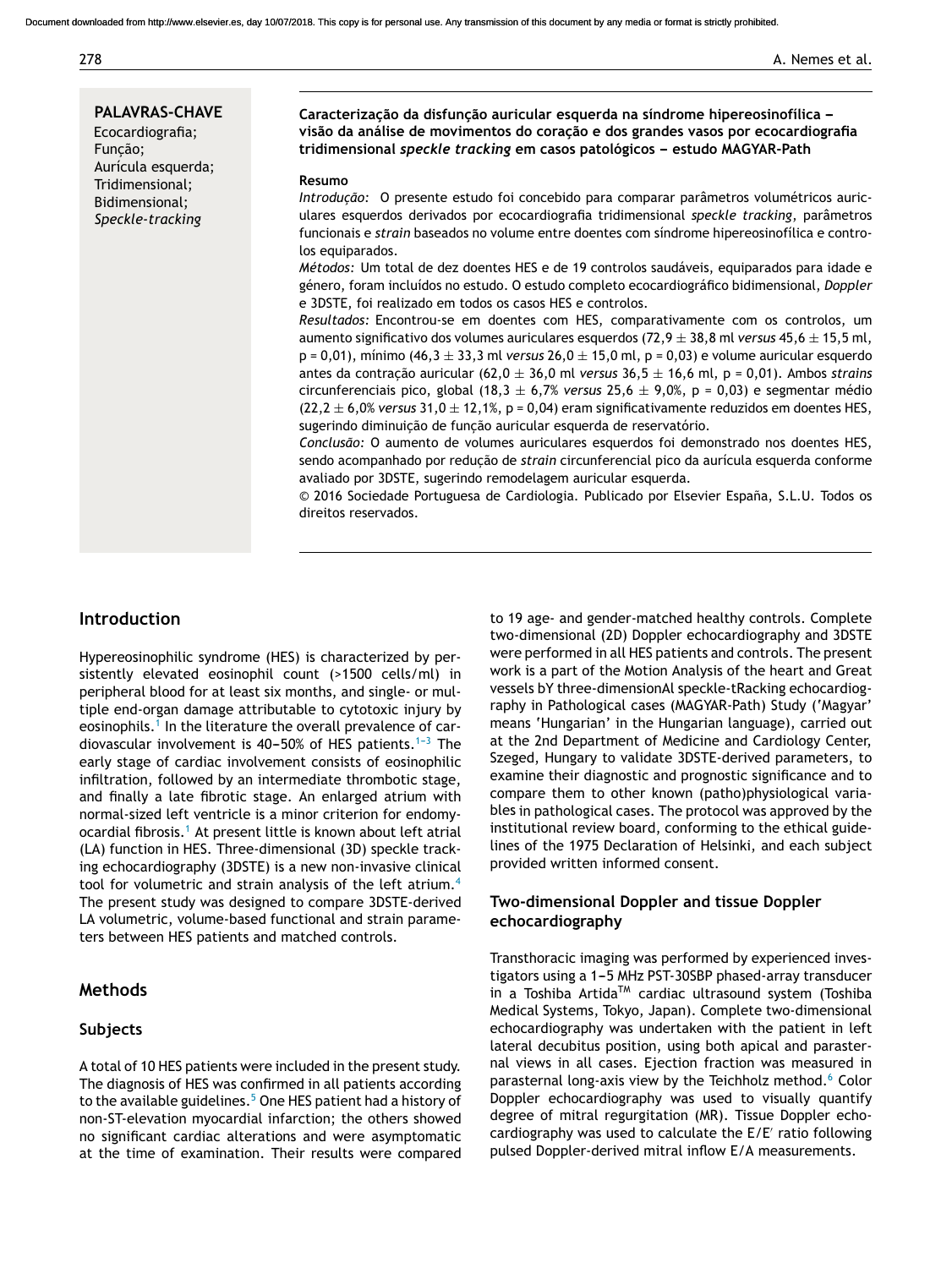#### LA dysfunction in HES by 3DSTE 279

## **Three-dimensional speckle tracking echocardiography**

3DSTE datasets were acquired from an apical window using a 1-4 MHz matrix phased-array transducer (PST-25SX). $4$  Following optimization of gain setting, full volume mode was used over six consecutive cardiac cycles during a single breath-hold. The volume data were stored in raw data format for further analysis. LA quantifications were performed using 3D Wall Motion Tracking software, version 2.7 (Toshiba Medical Systems, Tokyo, Japan). Each 3D dataset was displayed in multiple planes, including apical two- (AP2CH) and four-chamber (AP4CH) views, and three short-axis views at different LA levels from the base to the apex. Several reference points on the LA endocardium were set by the examiner in AP2CH and AP4CH views. The first points were set at the edge of the septal mitral valve annulus (at the origin of the anterior mitral leaflet), then markers were placed in counterclockwise rotation around the LA to the lateral mitral valve annulus (to the origin of the posterior leaflet) in AP4CH view. During the studies the LA appendage and the pulmonary veins were excluded from the LA cavity. Measurements were performed first in AP4CH view, then in AP2CH view. After detection of the LA myocardial borders at the end-diastolic reference frame, the user could correct

the LA shape, if necessary. 3D wall motion tracking was then automatically performed through the entire cardiac cycle.

## **Three-dimensional speckle tracking echocardiography for left atrial volumetric measurements**

From time curves of global LA volume changes, maximum ( $V_{max}$ ) and minimum ( $V_{min}$ ) LA volumes and LA volume before atrial contraction  $(V_{\text{pred}})$  were measured from the 3D echocardiographic datasets just before mitral valve opening (end-systole), just before mitral valve closure (end-diastole) and at time of P wave on ECG (early diastole), respectively (Figure 1).<sup>7-10</sup> LA function consists of three phases: the systolic reservoir phase, and the diastolic passive (conduit) and active emptying (booster pump) phases. To characterize these functions, stroke volumes and emptying fractions were calculated from the above-mentioned volumes:

LA stroke volumes:

- Total atrial stroke volume (TASV): Vmax−Vmin (reservoir function)
- Passive atrial stroke volume (PASV): Vmax−VpreA (conduit function)



**Figure 1** Images from three-dimensional full-volume dataset showing left atrium: apical 4-chamber (A) and 2-chamber views (B) and short-axis views at basal (C3), mid- (C5) and superior (C7) left atrial level are demonstrated together with left atrial volumetric data and a three-dimensional cast of the left atrium. Time-segmental strain curves of all 16 left atrial segments and global left atrial volume changes throughout the cardiac cycle are also presented. White arrow: peak strain. LA: left atrium; LV: left ventricle; RA: right atrium; RV: right ventricle;  $V_{max}$ ,  $V_{min}$  and  $V_{preA}$ : maximum and minimum left atrial volumes and left atrial volume before atrial contraction, respectively.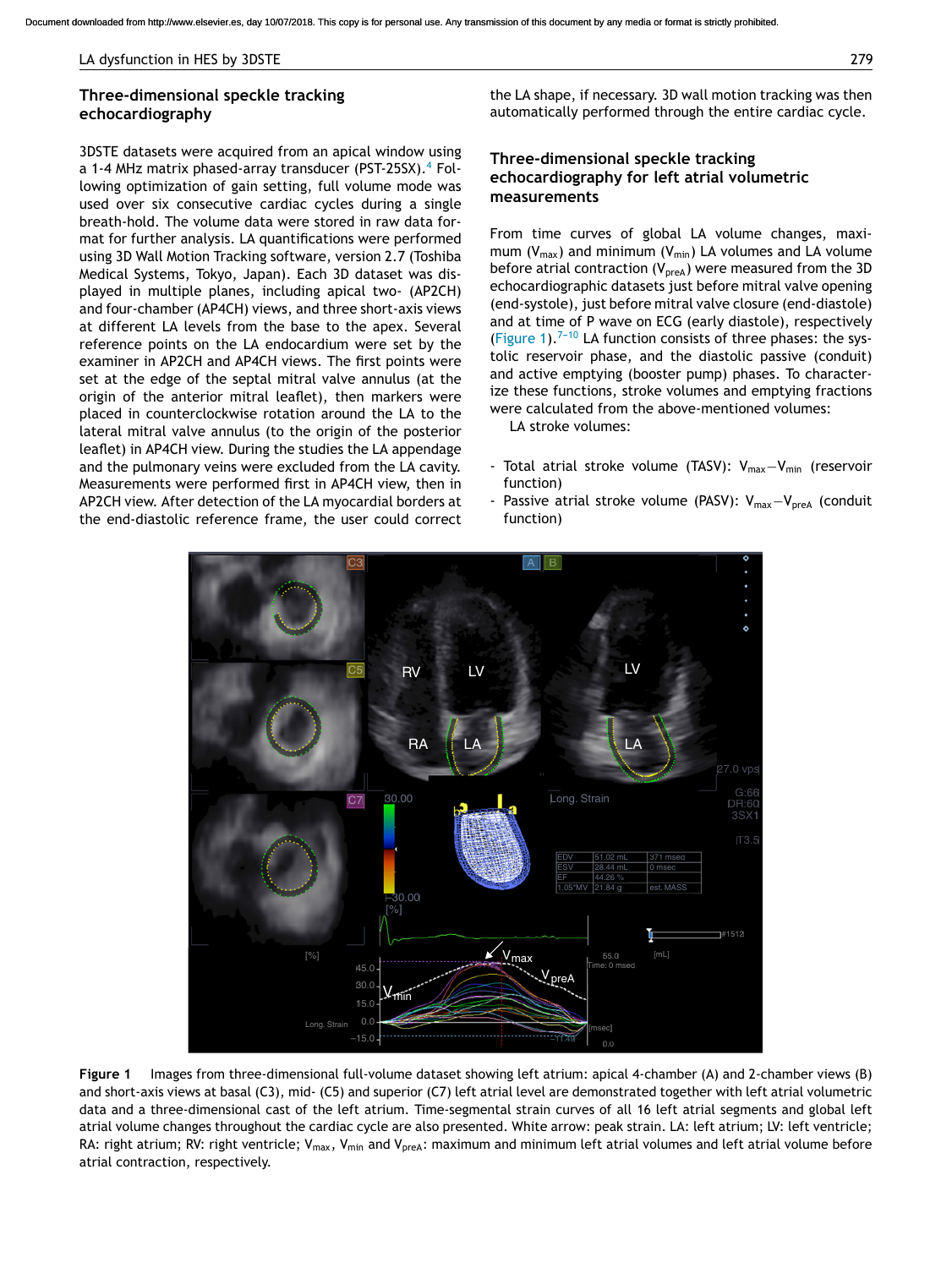Document downloaded from http://www.elsevier.es, day 10/07/2018. This copy is for personal use. Any transmission of this document by any media or format is strictly prohibited.

280 A. Nemes et al.

| Case | Year of<br>birth | Year of<br>diagnosis                            | Organ involvement                                                                                       | Hepatomegaly/<br>splenomegaly | Cardiac disease      |
|------|------------------|-------------------------------------------------|---------------------------------------------------------------------------------------------------------|-------------------------------|----------------------|
|      | 1961             | 2013                                            | Duodenal eosinophilia                                                                                   | Splenomegaly                  |                      |
|      | 1938             | 2009                                            | $\overline{\phantom{0}}$                                                                                |                               |                      |
|      | 1966             | 2010                                            | $\overline{\phantom{a}}$                                                                                |                               |                      |
|      | 1945             | 2011                                            | Tissue eosinophilia                                                                                     |                               |                      |
| 5    | 1936             | 2013                                            | $\overline{\phantom{0}}$                                                                                |                               | <b>NSTEMI (2013)</b> |
| 6    | 1940             | 2009                                            | Eosinophilic dermatitis                                                                                 |                               |                      |
|      | 1966             | 2011                                            | Sensory-motor neuropathy, pulmonary<br>involvement, sural nerve<br>granulomatous necrotizing vasculitis | Splenomegaly                  |                      |
| 8    | 1954             | 2013                                            |                                                                                                         |                               |                      |
| 9    | 1961             | 2002                                            | $\overline{\phantom{0}}$                                                                                |                               |                      |
| 10   | 1941             | 2014                                            | Asthma, vasculitis                                                                                      | $\overline{\phantom{a}}$      |                      |
|      |                  | NSTEMI: non-ST-elevation myocardial infarction. |                                                                                                         |                               |                      |

- Active atrial stroke volume (AASV): V<sub>preA</sub>−V<sub>min</sub> (booster pump/active contraction function).

**Table 1** Clinical data of patients with hypereosinophilic syndrome.

LA emptying fractions:

- Total atrial emptying fraction (TAEF): TASV/V<sub>max</sub>  $\times$  100 (reservoir function)
- Passive atrial emptying fraction (PAEF):  $PASV/V_{max} \times 100$ (conduit function)
- Active atrial emptying fraction (AAEF):  $AASV/V<sub>preA</sub> \times 100$ (booster pump/active contraction function).

## **Three-dimensional speckle tracking echocardiography for left atrial strain measurements**

From the same 3D echocardiographic datasets, time curves of one-directional radial (RS), longitudinal (LS) and circumferential (CS) strains were also generated for each segment using the 16-segment model obtained for the left ventricle (Figure 1).<sup>10-12</sup> Moreover, due to the ability of 3DSTE to calculate complex strains, area strain (ratio of endocardial area change during the cardiac cycle) and 3D strain (strain in the wall thickening direction, combination of one-directional strains) were also measured. On each time-segmental strain curve, peak strains representing characteristics of the reservoir phase of LA function were measured. Global strains were calculated by the software considering the whole LA, while mean segmental strains were obtained as the mean of strains of 16 segments. The software calculated these parameters automatically.

## **Statistical analysis**

Continuous variables are expressed as mean  $\pm$  standard deviation. All statistical tests were two-sided and a p value <0.05 was regarded as statistically significant. Continuous variables were assessed by the unpaired Student's t test, while categorical variables were assessed by the chi-square test and Fisher's exact test. Correlations were established by calculation of Pearson correlation coefficients. The statistical analysis was performed with MedCalc software (MedCalc, Inc., Mariakerke, Belgium).

## **Results**

The clinical data of each patient including organ involvement are presented in Table 1. Only one patient had a history of cardiac disease (non-ST-elevation myocardial infarction).

The laboratory findings were as follows (HES vs. controls): red blood cell count:  $4.2 \pm 0.5$  T/l vs.  $4.3 \pm 0.4$ T/l (p=0.94); hemoglobin:  $126.7 \pm 18.8$  g/l vs.  $130.1 \pm 10.2$ g/l (p=0.86); platelet count:  $276.3 \pm 176.7 \times 10^9$ /l vs. 282.4 $\pm$ 158.2 $\times$ 10<sup>9</sup>/l; hematocrit: 36.9 $\pm$ 5.5% vs. 37.8 $\pm$ 4.9%; white blood cell count:  $16.7 \pm 5.8 \times 10^9$ /l vs.  $6.8 \pm 1.2 \times 10^9$ /l (p=0.02); eosinophil ratio:  $49.0 \pm 16.6$ % vs.  $3.2 \pm 2.3$ % (p=0.001); and absolute eosinophil count:  $8.7 \pm 4.8 \times 10^9$  /l vs.  $0.4\pm0.1\times10^{9}$ /l (p=0.001). No correlations could be demonstrated between any of the laboratory findings and 2D echocardiographic and 3DSTE data in this patient population.

The routine two-dimensional echocardiographic data are presented in Table 2. None of the controls or HES patients showed grade >1 mitral or tricuspid regurgitation. Only LA diameter and interventricular septal thickness showed significant differences between HES patients and controls.

The 3DSTE data are presented in Table 3. Significantly increased maximum (p=0.01) and minimum (p=0.03) LA volumes and LA volume before atrial contraction (p=0.01) and elevated total (p=0.02) and active (p=0.005) atrial stroke volumes characterizing LA reservoir and booster pump functions were found in HES patients as compared to controls (Table 3). All emptying fractions did not differ between groups. Both global and mean segmental peak CS were significantly reduced in HES patients, suggesting decreased LA reservoir function (Table 4).

## **Discussion**

Cardiac manifestations are the major cause of morbidity in HES and follow three stages. The first, an acute necrotic stage, is due to infiltration of eosinophils in the myocardium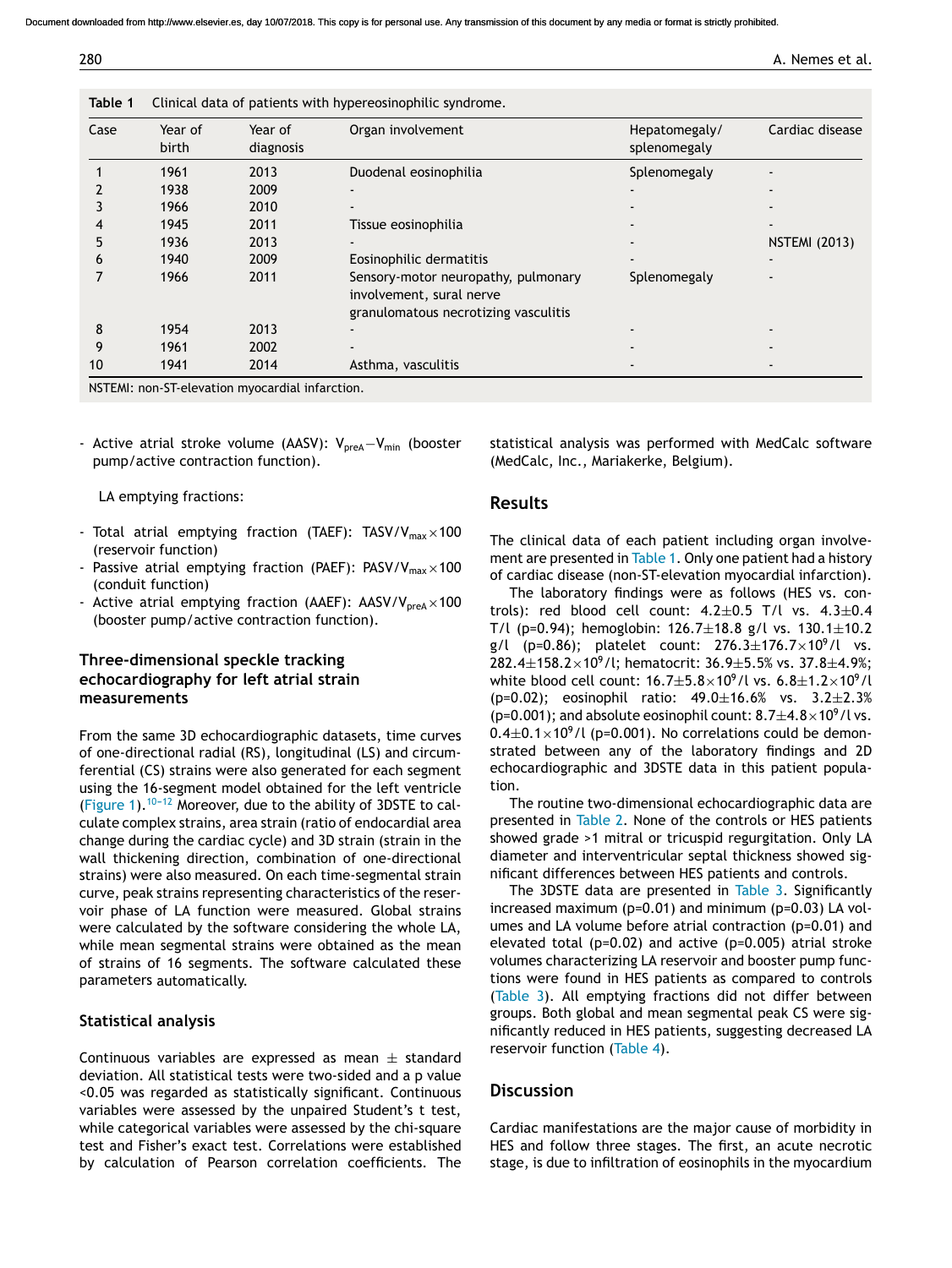#### LA dysfunction in HES by 3DSTE 281

**Table 2** Clinical and two-dimensional echocardiographic characteristics of patients with hypereosinophilic syndrome and controls.

|                                  | HES patients $(n=10)$ | Controls (n=19)  | p      |
|----------------------------------|-----------------------|------------------|--------|
| Risk factors                     |                       |                  |        |
| Age (years)                      | $58.1 \pm 13.1$       | $51.2 \pm 12.6$  | 0.18   |
| Male gender $(\%)$               | 7(70)                 | 11(58)           | 0.69   |
| Body surface area $(m^2)$        | $1.78 \pm 0.13$       | $1.77 \pm 0.12$  | 0.92   |
| Body mass index $(kg/m2)$        | $26.7 \pm 1.1$        | $25.3 \pm 1.0$   | 0.09   |
| Two-dimensional echocardiography |                       |                  |        |
| LA diameter (mm)                 | $39.5 \pm 3.5$        | $32.9 \pm 2.2$   | 0.0005 |
| $LVEDD$ (mm)                     | $53.0 \pm 11.6$       | $47.4 \pm 4.6$   | 0.07   |
| LVEDV (ml)                       | $120.0 + 46.8$        | $104.5 \pm 22.4$ | 0.24   |
| LVEDV/BSA $(ml/m2)$              | $67.2 \pm 25.3$       | $59.4 \pm 14.3$  | 0.42   |
| LVEDV/BMI $(m!/ [kg/m^2])$       | $4.5 \pm 1.9$         | $4.1 \pm 0.9$    | 0.58   |
| LV end-systolic diameter (mm)    | $36.1 \pm 12.5$       | $31.1 \pm 4.6$   | 0.13   |
| LV end-systolic volume (ml)      | $47.8 \pm 25.0$       | $37.7 \pm 11.0$  | 0.14   |
| LVESV/BSA $(ml/m2)$              | $26.9 \pm 13.9$       | $21.6 \pm 7.5$   | 0.32   |
| LVESV/BMI $(m!/ [kg/m^2])$       | $1.8 + 0.9$           | $1.5 \pm 0.5$    | 0.39   |
| Interventricular septum (mm)     | $11.0 \pm 0.7$        | $8.7 \pm 1.7$    | 0.0003 |
| LV posterior wall (mm)           | $9.5 \pm 1.2$         | $9.7 \pm 2.5$    | 0.81   |
| LV ejection fraction $(\%)$      | $60.5 \pm 12.4$       | $63.9 \pm 6.5$   | 0.33   |
| E/A ratio                        | $1.88 \pm 0.16$       | $1.43 \pm 0.28$  | 0.05   |
| $E/E'$ ratio                     | $10.2 \pm 3.4$        | $6.53 \pm 1.15$  | 0.04   |

BMI: body mass index; BSA: body surface area; HES: hypereosinophilic syndrome; LA: left atrial; LV: left ventricular; LVEDD: left ventricular end-diastolic diameter; LVEDV: left ventricular end-diastolic volume; LVESD: left ventricular end-systolic diameter; LVESV: end-systolic volume.

| Table 3 Comparison of three-dimensional speckle tracking echocardiography-derived volumetric and volume-based left atrial |  |
|---------------------------------------------------------------------------------------------------------------------------|--|
| functional parameters of patients with hypereosinophilic syndrome and controls.                                           |  |

|                                                 | HES patients $(n=10)$ | Controls (n=19) | р     |
|-------------------------------------------------|-----------------------|-----------------|-------|
| Calculated volumes                              |                       |                 |       |
| $V_{\text{max}}$ (ml)                           | $72.9 \pm 38.8$       | $45.6 \pm 15.5$ | 0.01  |
| $V_{max}/BSA$ (ml/m <sup>2</sup> )              | $41.8 \pm 25.0$       | $26.0 \pm 9.7$  | 0.03  |
| $V_{\text{max}}$ /BMI (ml/[kg/m <sup>2</sup> ]) | $2.8 \pm 1.5$         | $1.8 \pm 0.6$   | 0.03  |
| $V_{\text{min}}$ (ml)                           | $46.3 \pm 33.3$       | $26.0 \pm 15.0$ | 0.03  |
| $V_{\text{min}}$ /BSA (ml/m <sup>2</sup> )      | $26.8 \pm 21.4$       | $14.9 \pm 9.7$  | 0.05  |
| $V_{\text{min}}/BMI$ (ml/[kg/m <sup>2</sup> ])  | $1.7 \pm 1.2$         | $1.0 \pm 0.6$   | 0.05  |
| $VpreA$ (ml)                                    | $62.0 \pm 36.0$       | $36.5 \pm 16.6$ | 0.01  |
| $VpreA$ /BSA (ml/m <sup>2</sup> )               | $35.7 \pm 23.1$       | $20.9 \pm 10.4$ | 0.03  |
| $VpreA/BMI (ml/[kg/m2])$                        | $2.3 \pm 1.4$         | $1.4 \pm 0.7$   | 0.03  |
| Stroke volumes                                  |                       |                 |       |
| TASV (ml)                                       | $26.6 \pm 8.5$        | $19.6 \pm 6.4$  | 0.02  |
| TASV/BSA $(ml/m2)$                              | $15.0 \pm 4.9$        | $11.1 \pm 3.6$  | 0.04  |
| TASV/BMI $(m!/ [kg/m^2])$                       | $1.0 \pm 0.3$         | $0.8 \pm 0.3$   | 0.12  |
| PASV (ml)                                       | $10.9 \pm 8.2$        | $9.1 \pm 5.0$   | 0.47  |
| PASV/BSA $(ml/m2)$                              | $6.1 \pm 4.6$         | $5.1 \pm 2.8$   | 0.61  |
| PASV/BMI $(m!/ [kg/m^2])$                       | $0.4 \pm 0.3$         | $0.4 \pm 0.2$   | 0.78  |
| AASV (ml)                                       | $15.7 \pm 5.1$        | $10.5 \pm 4.0$  | 0.005 |
| AASV/BSA $(ml/m2)$                              | $8.9 \pm 2.9$         | $5.9 \pm 2.3$   | 0.01  |
| AASV/BMI $(m!/ [kg/m^2])$                       | $0.6 \pm 0.2$         | $0.4 \pm 0.2$   | 0.03  |
| <b>Emptying fractions</b>                       |                       |                 |       |
| Total atrial EF (%)                             | $40.0 \pm 10.5$       | $45.0 \pm 12.9$ | 0.29  |
| Passive atrial EF (%)                           | $15.9 \pm 11.7$       | $21.4 \pm 10.8$ | 0.21  |
| Active atrial $EF(%)$                           | $28.6 \pm 7.8$        | $30.5 \pm 9.5$  | 0.58  |

AASV: active atrial stroke volume; BMI: body mass index; BSA: body surface area; EF: emptying fraction; HES: hypereosinophilic syndrome; LA: left atrial; PASV: passive atrial stroke volume; TASV: total atrial stroke volume; V<sub>max</sub>: maximum left atrial volume; V<sub>min</sub>: minimum left atrial volume;  $V_{\text{break}}$ : left atrial volume before atrial contraction.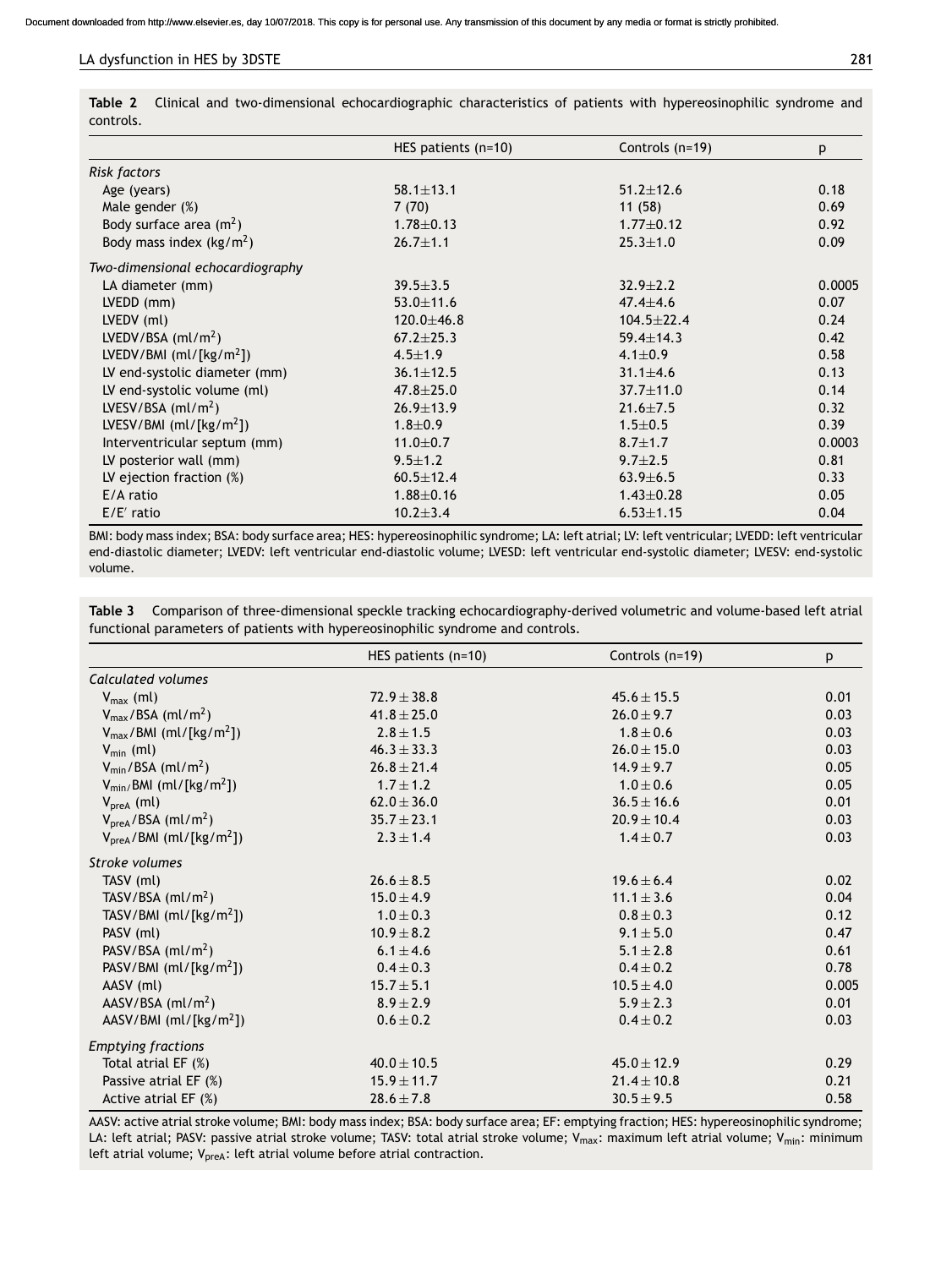|                                  | HES patients $(n=10)$ | Controls (n=19)  | p    |
|----------------------------------|-----------------------|------------------|------|
| Global strain parameters         |                       |                  |      |
| Radial strain (%)                | $-17.7 \pm 7.7$       | $-15.7 \pm 11.6$ | 0.64 |
| Circumferential strain (%)       | $18.3 \pm 6.7$        | $25.6 \pm 9.0$   | 0.03 |
| Longitudinal strain (%)          | $21.0 \pm 6.2$        | $22.3 \pm 8.7$   | 0.68 |
| 3D strain (%)                    | $-10.1 \pm 5.0$       | $-9.3 \pm 9.0$   | 0.81 |
| Area strain (%)                  | $41.2 \pm 13.8$       | $50.7 \pm 20.4$  | 0.20 |
| Mean segmental strain parameters |                       |                  |      |
| Radial strain (%)                | $-20.6 \pm 6.1$       | $-19.5 \pm 8.1$  | 0.70 |
| Circumferential strain (%)       | $22.2 + 6.0$          | $31.0 \pm 12.1$  | 0.04 |
| Longitudinal strain (%)          | $21.8 \pm 6.4$        | $25.6 \pm 7.5$   | 0.18 |
| 3D strain (%)                    | $-14.7 \pm 4.3$       | $-13.7 \pm 6.7$  | 0.67 |
| Area strain $(\%)$               | $45.6 \pm 13.1$       | $58.3 \pm 21.7$  | 0.10 |

| Table 4 Comparison of three-dimensional speckle tracking echocardiography-derived peak global and mean segmental strain |
|-------------------------------------------------------------------------------------------------------------------------|
| parameters of patients with hypereosinophilic syndrome and controls.                                                    |

3D: three-dimensional; HES: hypereosinophilic syndrome.

and is mostly asymptomatic.<sup>13</sup> The initial damage is thought to be caused by eosinophilic granules. The intermediate (thrombotic) phase is characterized by thrombus formation followed by organization of the thrombus into a thick layer of granulation tissue. In the third, fibrotic stage, granulation tissue changes into fibrosis, sometimes still with a small inflammatory zone. $13$  Nowadays the term 'Löffler's endomyocarditis' is used to describe the involvement of the heart in HES in the thrombotic and fibrotic stage.<sup>14</sup> Typical echocardiographic findings in HES are endocardial thickening, fibrothrombotic obliteration of the ventricular apices, and valvular regurgitation due to restricted motion of the posterior mitral leaflet as assessed by 2D Doppler echocardiography. $1-3,13$ 

In the present study, most HES patients had no known cardiac disease or clinical signs of thrombosis or fibrosis at enrollment (except case 5). They were presumably in the first, asymptomatic stage, therefore the alterations in LA morphology and function would be related solely to HES. Only left ventricular hypertrophy and dilated LA could be detected by conventional 2D Doppler echocardiography, without significant valvular regurgitation or thrombus formation. 3DSTE confirmed LA volume changes in all phases of LA function and found alterations in both peak global and mean segmental LA CS, suggesting reduced reservoir function and LA remodeling.

A wide variety of pathophysiological changes may lead to LA remodeling, with structural, functional, neurohormonal or other consequences.<sup>15</sup> The real mechanism behind LA remodeling in HES is not known, but myocyte necrosis and alterations in the extracellular matrix and in the release of atrial hormones due to toxic proteins from degranulating eosinophils and diastolic dysfunction could theoretically explain our findings.<sup>15</sup>

3DSTE is a new clinical tool for non-invasive 3D cardiac chamber quantifications of the left ventricle and atrium based on a block-matching algorithm of myocardial speckles during their frame-to-frame motion.<sup>4</sup> 3DSTE has been demonstrated to be useful for LA volumetric<sup>7-10</sup> and strain $10^{-12}$  assessments, allowing more detailed assessment of LA function from the same 3D dataset. Different

patterns in 3DSTE-derived volume-based and strain functional properties can be demonstrated in different disorders. In a recent 3DSTE study, peak LA RS and LA LS were found to be altered in hypertrophic cardiomyopathy, together with preserved LA CS.<sup>10</sup> In another study, strains at all LA levels showed alterations in atrial fibrillation by 3DSTE.<sup>12</sup> In the present study, only peak LA CS was decreased in HES patients, while RS and LS remained unchanged. The real pathological mechanism behind the reason that only LA CS shows alterations in HES is not known, but hemodynamic reasons and their relationship with LA fiber orientation cannot be excluded, beyond the above-mentioned pathophysiologic factors.

### **Limitations**

Several important limitations of the assessments should be taken into account, including lower image quality as compared to 2D echocardiography. Only a limited number of HES patients were examined, which should be considered when interpreting the results. However, HES is a relatively rare disease. Coronary angiography was performed in one HES case, with a negative result. Moreover, transesophageal echocardiography was not performed to exclude thrombi in HES patients.

## **Conclusions**

Increased LA volumes and stroke volumes were demonstrated in HES patients, accompanied by reduced LA peak circumferential strain as assessed by 3DSTE. These results suggest structural and functional LA remodeling in HES patients.

# **Ethical disclosures**

**Protection of human and animal subjects.** The authors declare that the procedures followed were in accordance with the regulations of the relevant clinical research ethics